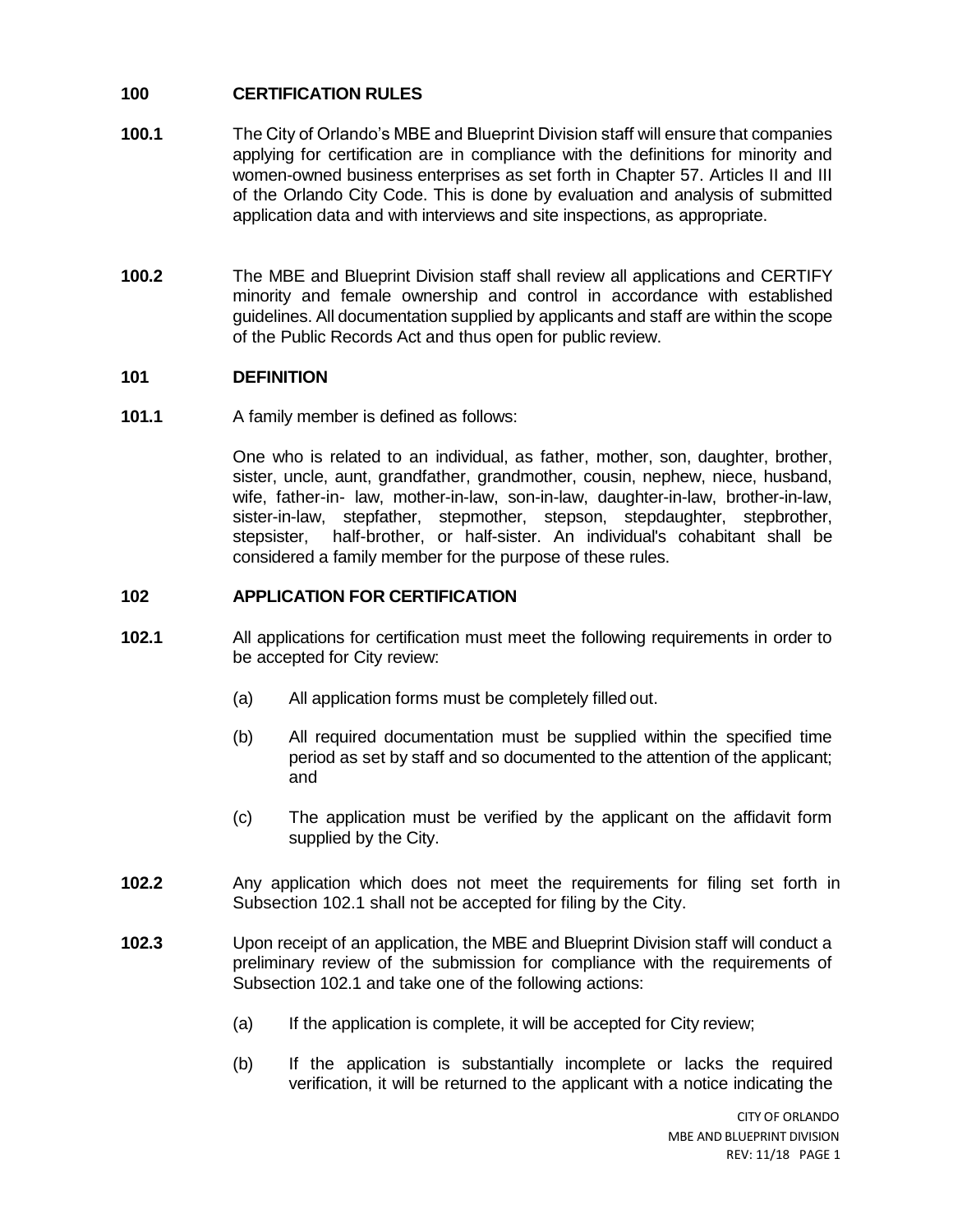need for additional action, or materials, in order for the application to be accepted for review; and

- (c) If the application is incomplete, but the omissions are minor, the staff may hold the application open for a reasonable time period to be established by the MBE and Blueprint Division Manager pending receipt of all remaining materials required for acceptance. In such cases, the applicant will be given notice that the application has not been accepted and the need for timely submission of additional materials in order for the application to be accepted for review.
- **102.4** The MBE and Blueprint Division staff may hold interviews or discussions with an applicant or applicant's representative as part of the preliminary review process in order to assist the applicant in filling the application requirements of this section.
- **102.5** Upon final acceptance of an application, the MBE and Blueprint Division staff will conduct a full review and analysis of the application. This review process may include interviews and discussions with the applicant or applicant's representative, requests for the submission of additional documentation or information, and an on-site inspection by the MBE and Blueprint Division staff.
- **102.6** The staff shall review the books and records of the applicant. Each applicant shall be required to grant permission for such a review on the application form submitted to the City.
- **102.7** Upon completion of the staff review, the MBE and Blueprint Division staff shall prepare a report setting forth their findings. The report and the application shall be submitted to the MBE and Blueprint Division Manager.
- **102.8** Certified Minority or Women-Owned Business Enterprise are businesses who have applied for and been granted Minority or Women-Owned status by the City.
- **102.9** Dual Minority/Women-Owned Status may be granted to companies that meet the established criteria for both categories. Only women who are minority group members as defined in Rule 113 and who possess at least 51% ownership and independent control of the company may obtain dual status. Prime Contractors may not claim as part of their participation, both MBE credit and WBE credit for the same firm. When assigned dual certification of M/WBE, the Prime Contractor must decide on one classification for the credit; that classification being either MBE or WBE for a given contract.
- **102.10** The approval of an application will be in a designated commodity/business product line or service. The certification of an M/WBE in a given product or service does not automatically certify that firm in any other area. Should the M/WBE desire to expand to a new area of business beyond that in which certification was originally granted, the new information must be submitted and approved by the MBE and Blueprint Division staff using the same criteria for approval as any original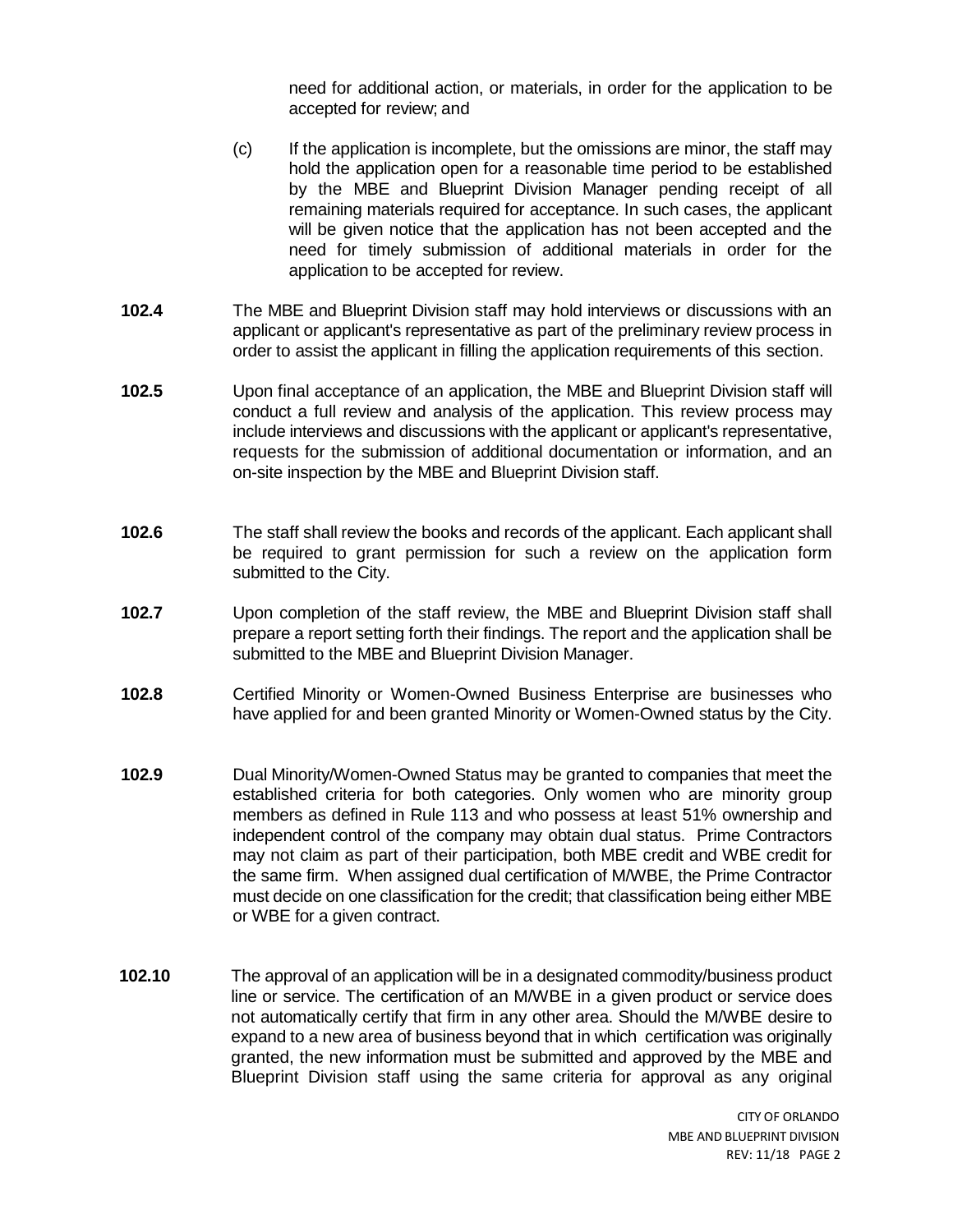application for certification with this exception. A City Certified M/WBE may apply for certification to a new area of business for which the owner or owners do not hold the required licenses or certification so long as the M/WBE can prove it has been doing business in said area for no less than six months prior to the date of application (to a new area of business). Examples of proof of "doing business" may include but are not limited to copies of contracts the M/WBE has had to perform work or provide services in the new area of business, or copies of proposals or bids submitted in pursuit of contracts for the new area of business.

**102.11** Initial certification shall be for a period of one year. Subsequent renewals will be granted for a period of two years; however, the staff may be required to perform a site visit or request additional information to verify the purported status of a company to ensure that the firm is in compliance with City of Orlando's Certification Rules and Regulations, at any time during the Certified period.

### **103 DENIAL OF CERTIFICATION**

- **103.1** The MBE and Blueprint Division staff will deny certification as a minority or woman owned business enterprise to any business entity which fails to meet the requirements of these rules and/or Chapter 57 of the Orlando City Code.
- **103.2** The MBE and Blueprint Division staff may base its denial of certification on any of the following grounds:
	- (a) Failure to qualify as a minority or woman owned business enterprise under the eligibility provisions of these rules, Chapter 57 of the Orlando City Code, or prevailing state and federal statutes;
	- (b) Failure to provide sufficient information to the MBE and Blueprint Division staff on which a determination of eligibility can be based;
	- (c) Refusal to permit on-site inspections by the MBE and Blueprint Division staff; or
	- (d) Refusal to comply with a reasonable City request for information, data, or access to records pertinent to the application for certification within the time period specified by the MBE and Blueprint Division staff.
	- (e) Fraud, deceit, and submission of misinformation for the purpose of obtaining M/WBE status, including the substantially inaccurate or incomplete ownership, financial, management, or other information in connection with the application.
- **103.3** If certification is denied, the MBE and Blueprint Division Manager shall send written notification to the applicant within ten (10) days of the denial along with the reasons for the denial. Notice of denial shall include notice of the right to appeal.
- CITY OF ORLANDO MBE AND BLUEPRINT DIVISION REV: 11/18 PAGE 3 **103.4** A hearing before the Certification Appeals Board to appeal the denial of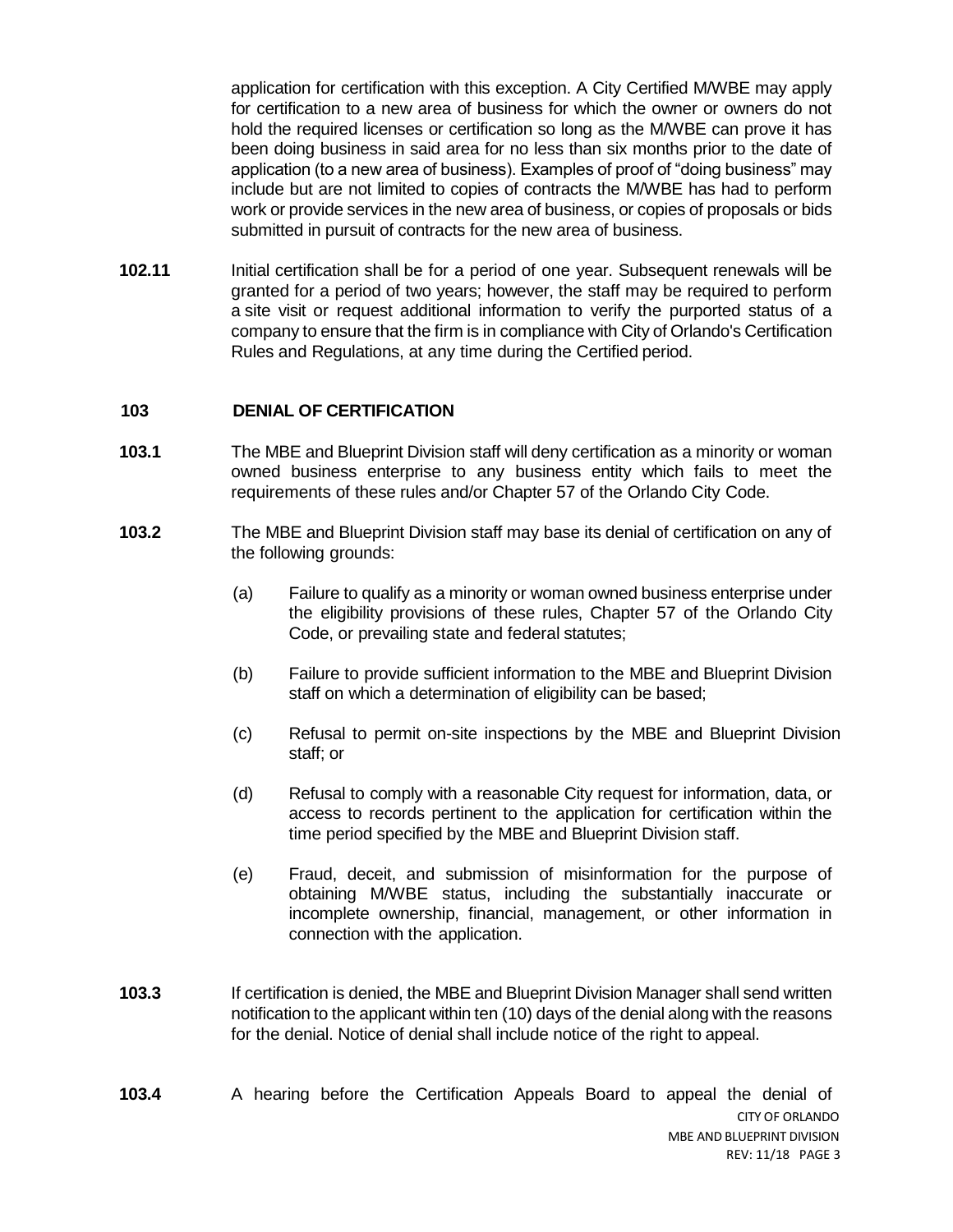certification may be obtained by filing a written request to the MBE and Blueprint Division Manager for a hearing within ten (10) days of the receipt of the notice of denial.

- **103.5** Firms denied certification shall not be able to reapply for a period of six (6) months from the date of denial, or if appealed, the date the decision to deny is upheld. If a firm is denied twice within a year they shall not be able to reapply for a period of one (1) year from the date of the second denial, or if appealed, the date of the decision to deny is upheld.
- **103.6** Firms, or individuals within a firm, which are denied certification, are prohibited from re-organizing under a different name and status purely to circumvent the decision of the MBE and Blueprint Division staff.

### **104 RENEWAL OF CERTIFICATION**

- **104.1** Application for renewal of certification must be submitted to the City not less than sixty (60) days prior to the date of expiration of the existing certification.
- **104.2** Applications for renewal of certification shall meet all of the requirements set forth in Chapter 57 of the Orlando City Code and all the requirements set forth in these Rules which are in effect at the time of renewal of certification. The MBE and Blueprint Division staff will deny recertification as a minority and/or woman- owned business enterprise to any business which fails to meet the requirements of these rules and/or Chapter 57 of the Orlando City Code at the time of renewal of certification. Applications shall include all information, documents, other data, and verification updated to the date of the application for renewal.
- **104.3** The MBE and Blueprint Division staff may base its denial of recertification on any of the following grounds:
	- (a) Failure to qualify as a minority or woman-owned business enterprise under the eligibility provisions of these rules, Chapter 57 of the Orlando City Code, or prevailing state and federal statutes;
	- (b) Failure to provide sufficient information to the MBE and Blueprint Division staff on which a determination of eligibility can be based;
	- (c) Refusal to permit on-site inspections by the MBE and Blueprint Division staff;
	- (d) Refusal to comply with a reasonable City request for information, data, or access to records pertinent to the application for recertification within the time period specified by the MBE and Blueprint Division staff; or
	- (e) Fraud, deceit, and submission of misinformation for the purpose of maintaining M/WBE status, including substantially inaccurate or incomplete ownership, financial, management, or other information in connection with the application.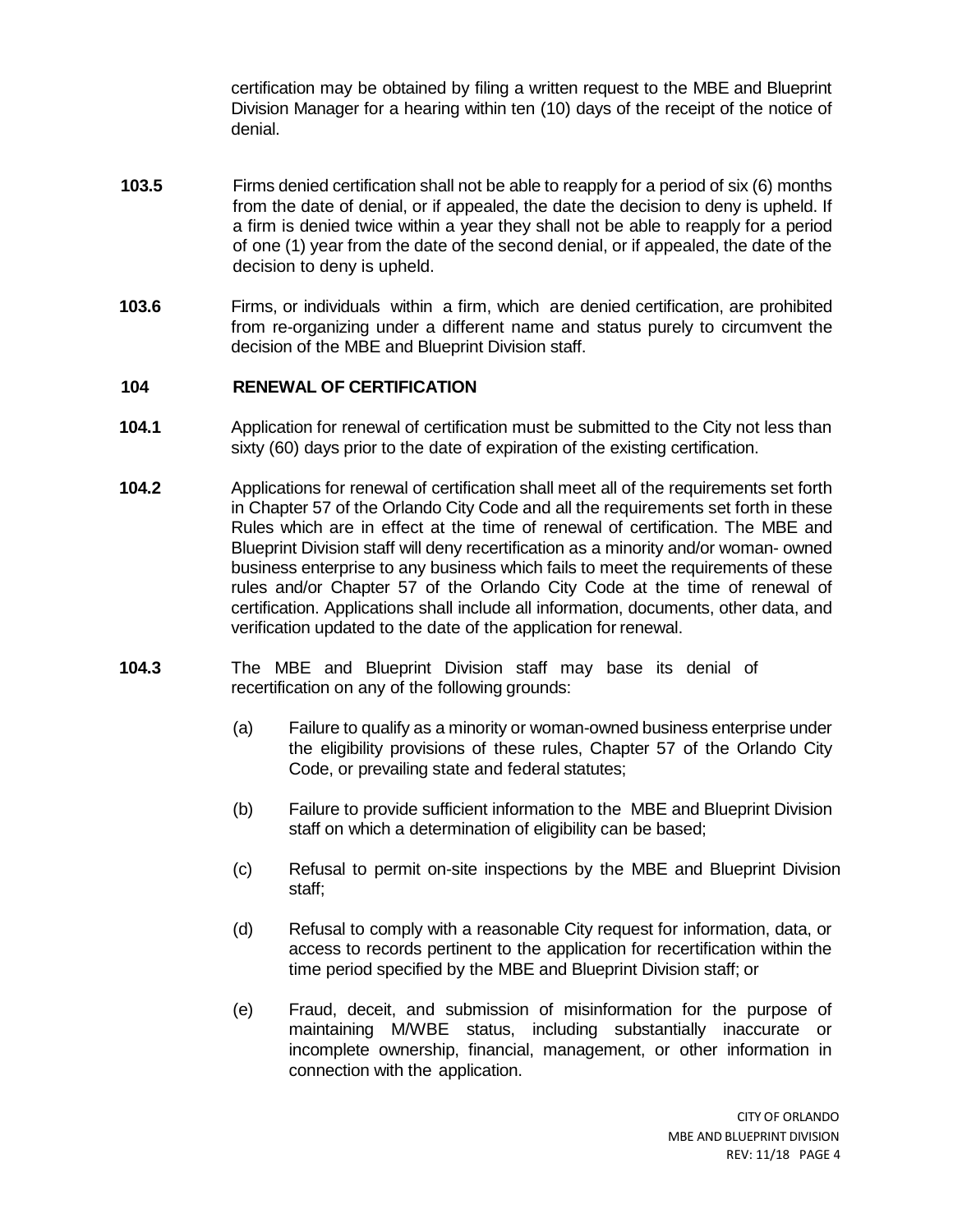**104.4** Approved applications for renewal of certification status shall be for a period of two years.

## **105 COMPLIANCE REVIEW**

- **105.1** The City may periodically review the practices and status of a certified MBE or WBE to determine whether it continues to meet the eligibility requirements for certification and is conducting its business activities in accordance with these requirements. This review may be initiated by the MBE and Blueprint Division staff or upon receipt of an inquiry or complaint from any person or the report of an alleged violation from a government agency.
- **105.2** Compliance review may include, but not be limited to, monitoring reports, information submitted by agencies or MWBE's, on-site visits; audits of the M/WBE's books and records, and interviews and discussion conducted by the MBE and Blueprint Division staff.
- **105.3** If the MBE and Blueprint Division staff discovers what appears to be correctable non-compliance as a result of the compliance review, it may seek compliance by the M/WBE prior to instituting further proceedings. In such cases, the MBE and Blueprint Division staff shall inform the M/WBE of the apparent non-compliance and recommend steps to be taken to correct the deficiencies. The staff may enter into discussions with the MBE or WBE to attempt to resolve the compliance problem(s) informally.
- **105.4** If the above-stated compliance procedures result in the correction of the apparent deficiencies the MBE and Blueprint Division staff shall make a report to the MBE and Blueprint Division Manager which includes the compliance review findings, the steps taken to correct any deficiencies and the current status of the Company.
- **105.5** If the above-stated procedures do not result in the correction of the apparent deficiencies, or if the non-compliance does not appear to the MBE and Blueprint Division staff to be correctable, the MBE and Blueprint Division Manager shall prepare and submit a report to the Certification Appeals Board setting forth its findings.
- **105.6** Upon receipt of the compliance report, submitted as stated in Subsection 105.5, the Certification Appeals Board shall conduct a hearing at which the M/WBE shall be allowed to appear, present evidence and witnesses, and cross-examine adverse witnesses. The Certification Appeals Board shall review said report and the accompanying file at the hearing, which shall be conducted pursuant to Section 108. At such hearing, the Certification Appeals Board shall take one of the following actions:
	- (a) Revoke the certification of the MWBE; or
	- (b) Not revoke the certification of the M/WBE; or
	- (c) Request additional information to be submitted by the M/WBE and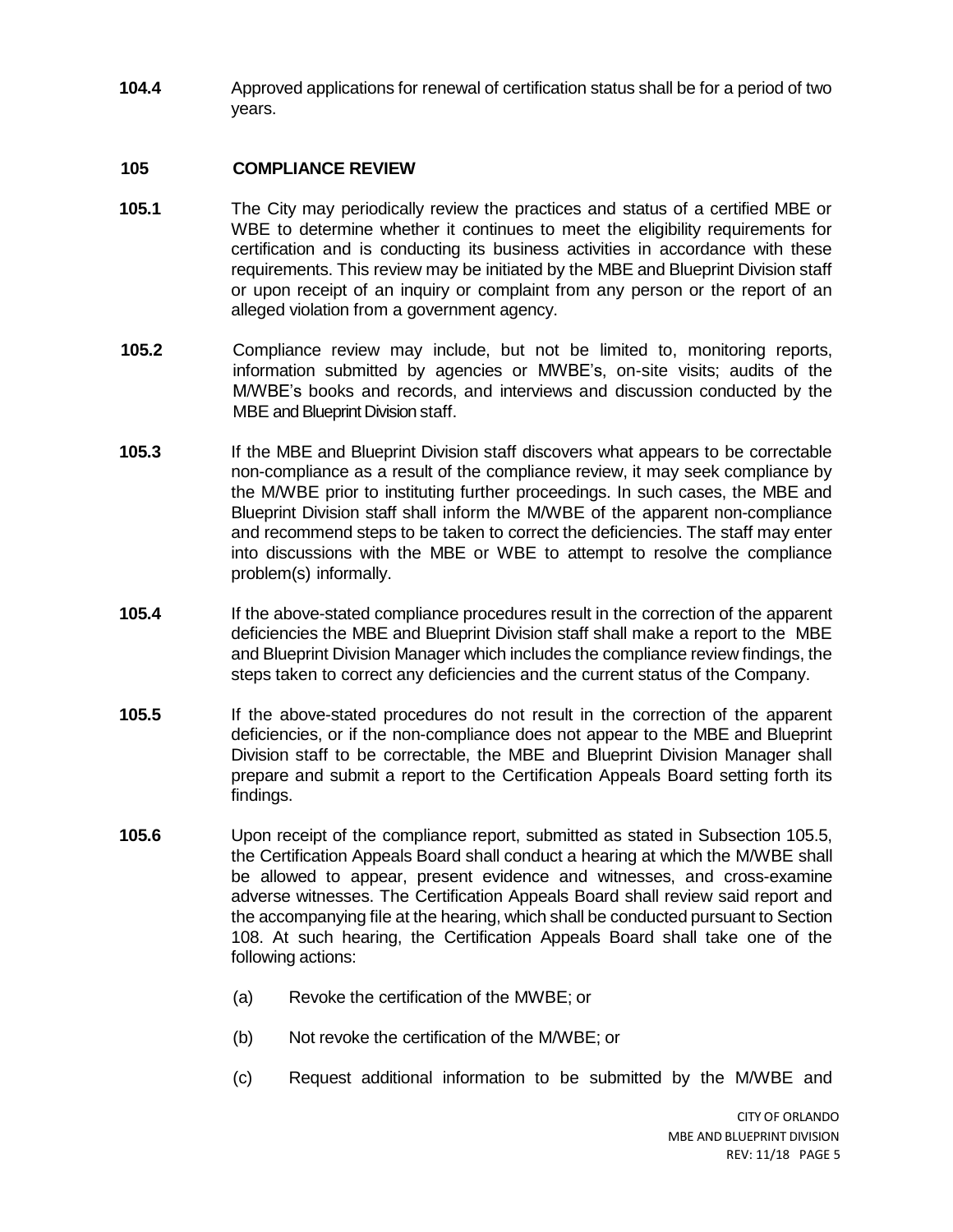continue the hearing to a later date as determined by the Certification Appeals Board.

#### **106 REVOCATION OF CERTIFICATION**

- **106.1** Revocation of certification may be adopted by the Certification Appeals Board on any of the following grounds:
	- (a) Fraud, deceit and/or providing misinformation by the M/WBE in obtaining certification, including the furnishing of substantially inaccurate or incomplete ownership, financial, or other information in connection with the application;
	- (b) Failure by the M/WBE to report changes in the status or activities of the business entity or its minority/women membership which affects the M/WBE's eligibility for certification;
	- (c) Noncompliance by the M/WBE with any provisions of Chapter 57 of the Orlando City Code or these rules.
- **106.2** Companies whose M/WBE status is revoked shall not be able to reapply for a period of six months from date of revocation or, if appealed, the date the decision to revoke is upheld.
- **106.3** The City shall give written notice of revocation to the M/WBE. The notice shall set forth the grounds and reasons for the revocation, the period of revocation, and the right to appeal.
- **106.4** A hearing before the Certification Appeals Board to appeal the revocation of certification may be obtained by filing a written request to the MBE and Blueprint Division Manager for a hearing within ten (10) days of the receipt of the notice of revocation.
- **106.5** Hearings shall be conducted in accordance with the procedures set forth in Section 108.
- **106.6** Any company scheduled for a hearing on revocation before the Certification Appeals Board, shall not be granted a postponement in excess of thirty (30)days.

## **107 DENIAL OF RECERTIFICATION**

- **107.1** The MBE and Blueprint Division staff may deny recertification of an M/WBE on one or more of the grounds set forth in Subsection 103.2 or Subsection 106.1.
- **107.2** If recertification is denied, the MBE and Blueprint Division staff shall notify the applicant of the denial in writing along with the grounds and specific reasons for the denial. Notice of denial shall also include notice of the right to appeal.
- **107.3** A hearing before the Certification Appeals Board to appeal the denial of recertification may be obtained by filing a written request to the MBE and Blueprint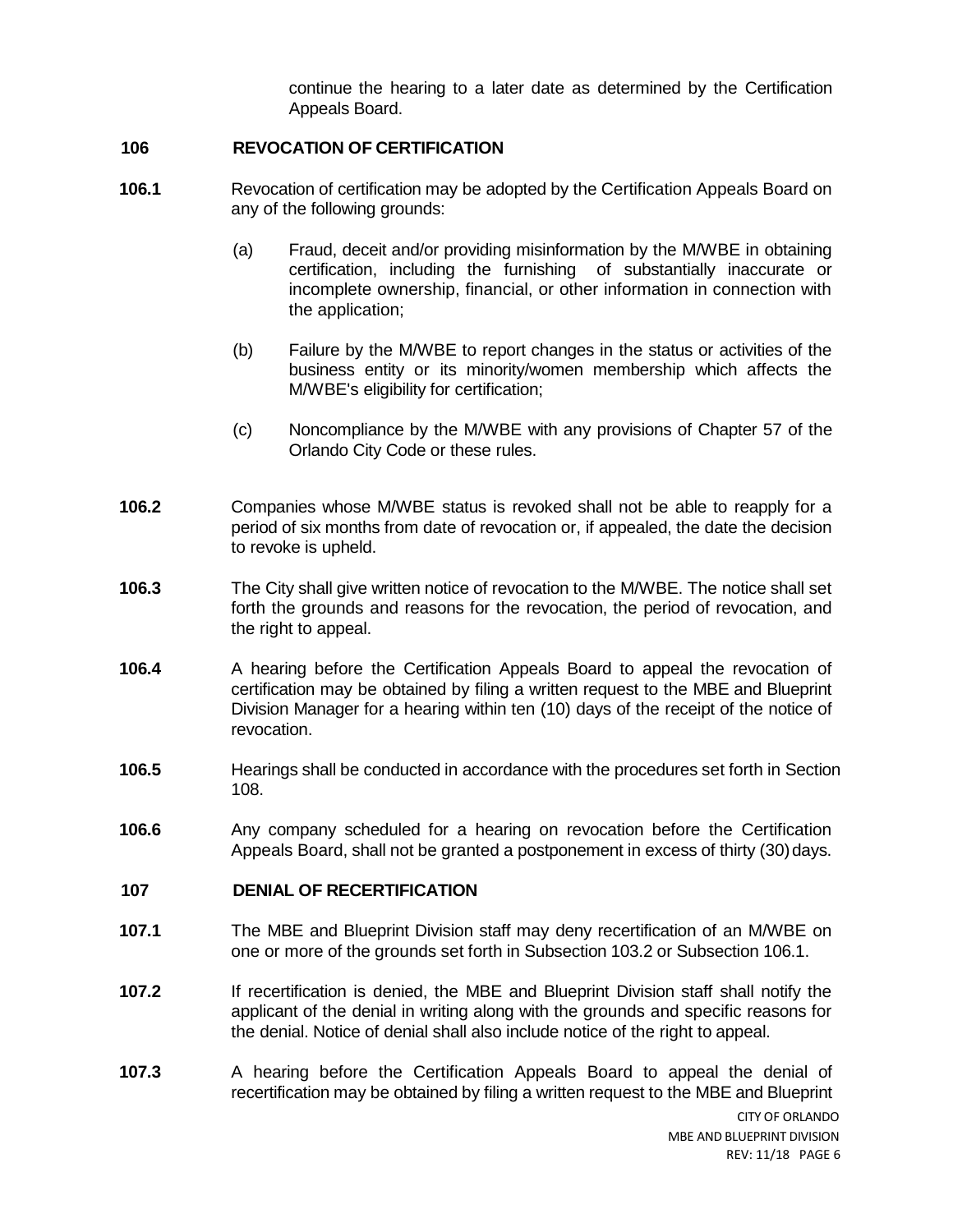Division Manager for a hearing within ten (10) days of the receipt of the notice of denial.

- **107.4** Firms denied recertification shall not be able to reapply for a period of six (6) months from the date of denial, or if appealed, the date the decision to deny is upheld. If a firm is denied twice within a year they shall not be able to reapply for a period of one (1) year from the date of the seconddenial.
- **107.5** Firms, or individuals within a firm, which are denied recertification, are prohibited from reorganizing under a different name and status purely to circumvent the decision of the MBE and Blueprint Division staff.

### **108 HEARING PROCEDURES**

- **108.1** Hearings held by the Certification Appeals Board shall be conducted in accordance with the procedures set forth in this section. All hearings shall be open to the public.
- **108.2** The MBE and Blueprint Division Manager shall set a date for the hearing and shall give the M/WBE at least twenty (20) days advance written notice of the date and time set for the hearing; provided, that a party may waive the right to the twenty (20) days notice period by so stating in writing. **If the right to twenty (20) notice is waived, the City shall inform the M/WBE of the hearing date and time at least seven (7) days prior to the hearing.**
- **108.3** MBE's or WBE's shall have the right to be represented by counsel, present evidence and witnesses, and cross-examine adverse witnesses. If any person desires to appeal any decision with respect to any matter considered at these meetings, such person may need a record of the proceedings; for this purpose, such person may need to ensure that a verbatim record of the proceedings is made which includes the testimony and evidence upon which the appeal is to be based.
- **108.4** Any person may be excluded from the hearing for conduct which interferes with the hearing process.
- **108.5** The rules of evidence shall not strictly apply; however, the Certification Appeals Board shall have the power to exclude irrelevant or repetitive evidence or testimony.
- **108.6** The Certification Appeals Board's final decision shall be based upon the record of the hearing and must be supported by a preponderance of the evidence.
- **108.7** The final decision of the Certification Appeals Board must be inwriting.

## **109 REAPPLICATION SUBSEQUENT TO DENIAL OF CERTIFICATION**

**109.1** Applicants denied certification status must wait for the appropriate time to pass as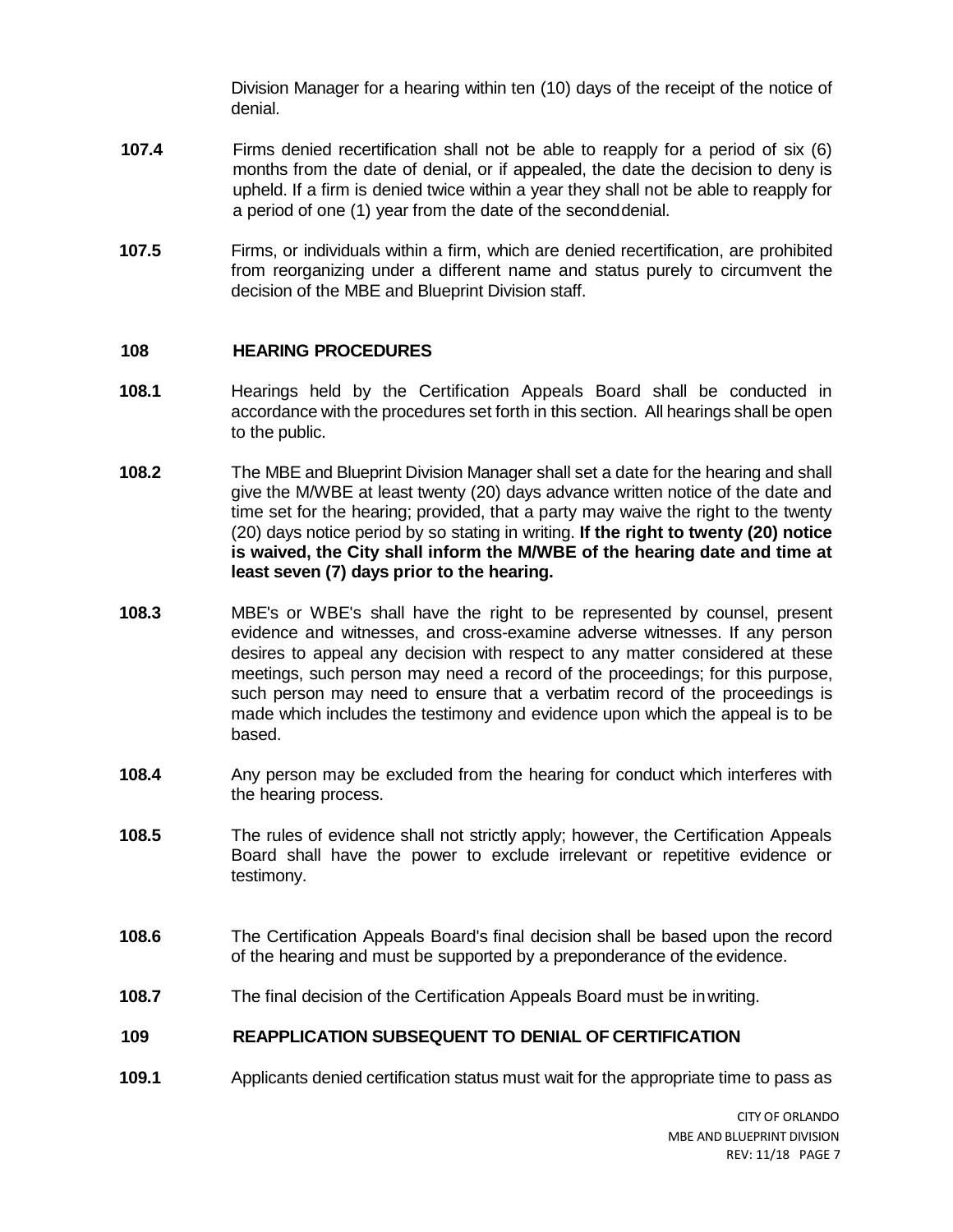defined by Section 103.6 prior to reapplying.

- **109.2** Upon expiration of the appropriate time period, said applicant shall submit to the MBE and Blueprint Division all required materials to show compliance as required under Section 102 of these rules.
	- (a) The applicant must provide a letter stating reapplication reasons and other documentation that also explains the applicant's M/WBE status, its present makeup, and how the applicant's makeup differs from original applications. This information is to be signed by an authorized Company official(s) and notarized.
- **109.3** Based upon the MBE and Blueprint Division staff review to the Certification Appeals Board, the Certification Appeals Board shall make its decision to grant or to decline certification. Applicant shall be notified of Certification Appeals Board decision within ten (10) days of said decision.

### **110 CERTIFICATION RULES AND REGULATIONS**

- **110.1** All rules, regulations and amendments thereto, promulgated by the MBE and Blueprint Division Manager will become effective upon a majority vote by the Certification Appeals Board, and approval by City Council.
- **110.2** These rules may be amended at any time. It is the responsibility of Certified Minority/Women-Owned firms and prospective applicants to periodically review all Certification rules, regulations and amendments thereto.
- **110.3** For purposes of these rules, the term certify may be replaced with the term "reciprocity" where appropriate.

#### **111 MINORITY/WOMEN OWNED BUSINESS ENTERPRISE**

**111.1** A currently functioning business enterprise which: 1) is an independent business concern that is at least 51% owned by minority group members or at least 51% owned by women group members; 2) is independently operated and controlled by the minority or the women group members; 3) demonstrates the capability (i.e., employees, equipment, facilities, supplies, etc.) to perform a line of business; 4) provides a commercially useful business function according to customs and practices of the industry; and 5) is a for-profit business which has been in business for not less than six (6) months prior to the submittal of the application.

## **112 LEGALLY ORGANIZED**

- **112.1** Company must:
	- (1) Hold all required state/local licenses, permits, etc., required to perform line of business in the City of Orlando.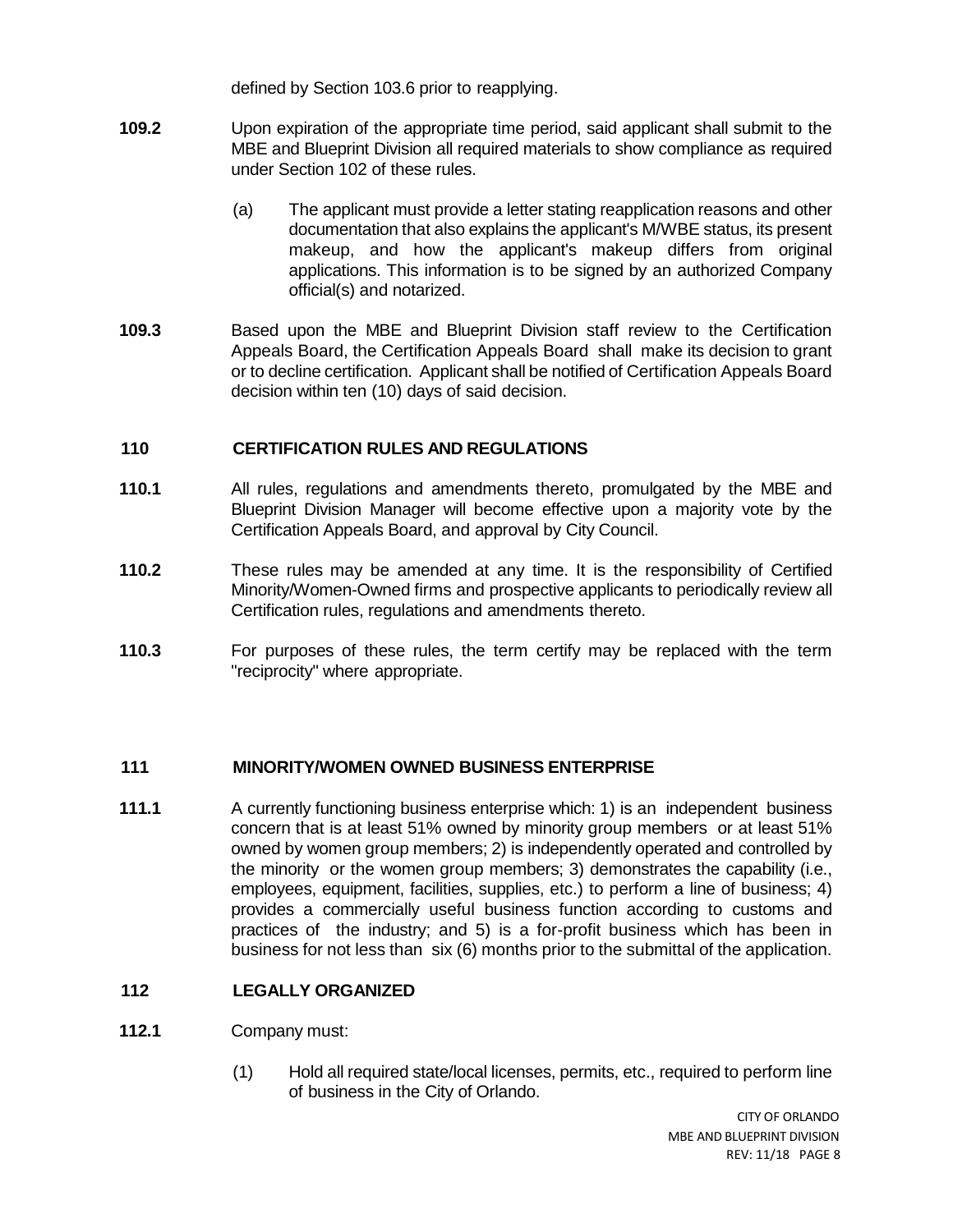- (2) Be legally registered by the appropriate governmental unit, depending on its organizational structure as follows:
	- (a) Corporations must be registered by the State.
	- (b) Partnerships must operate under a written Partnership Agreement that specifies contributions of partners, respective duties and authorities, distribution of profits, etc.
	- (c) Sole Proprietorships must have filed Fictitious Name Registration.
	- (d) Limited Liability firms must operate under a written Operating Agreement that specifies each owner's percentage of ownership, contributions and the rights and responsibilities of each owner.
- (3) Qualifying Agents. Companies that are required to hold any professional license or permit for performance of their line(s) of business that are obtained based on a Qualifying Agent's registration must comply with the following:
	- (a) Companies that are at least 51% minority owned must be qualified by the registration of at least one (1) of the minority owners.
	- (b) Companies that are at least 51% women owned must be qualified by the registration of at least one (1) of the women owners.
	- (c) The qualifying Agent must have an ownership interest in the company and be a full-time employee of the company.
	- (d) The company and the Qualifying Agent shall obtain and hold any licenses as required by the municipal, county or state law.

## **113 MINORITY GROUP MEMBER**

- **113.1** A minority group member is a citizen of the United States or alien authorized to work who is Black, Hispanic, Native American, Asian or Pacific Islanders.
	- (a) Native Americans include: American Indians, Eskimos, Aleuts, and Native Hawaiians. American/Alaskan Indians must be affiliated, by membership, with a Federally Recognized Tribal Entity.
	- (b) Asians/Pacific Islander include: Persons whose origin is from Japan, China, the Philippines, Viet Nam, Korea, Thailand, Indonesia, Mongolia, Brunei, Malaysia, Sri Lanka, Hong Kong, Singapore, Myanmar, Laos, Cambodia, Taiwan, India, Papua New Guinea, Samoa, Guam, U.S. Trust Territories of the Pacific, Northern Marianas, Pakistan and Bangladesh.
	- (c) Hispanics include: Persons of Spanish or Portuguese culture with origins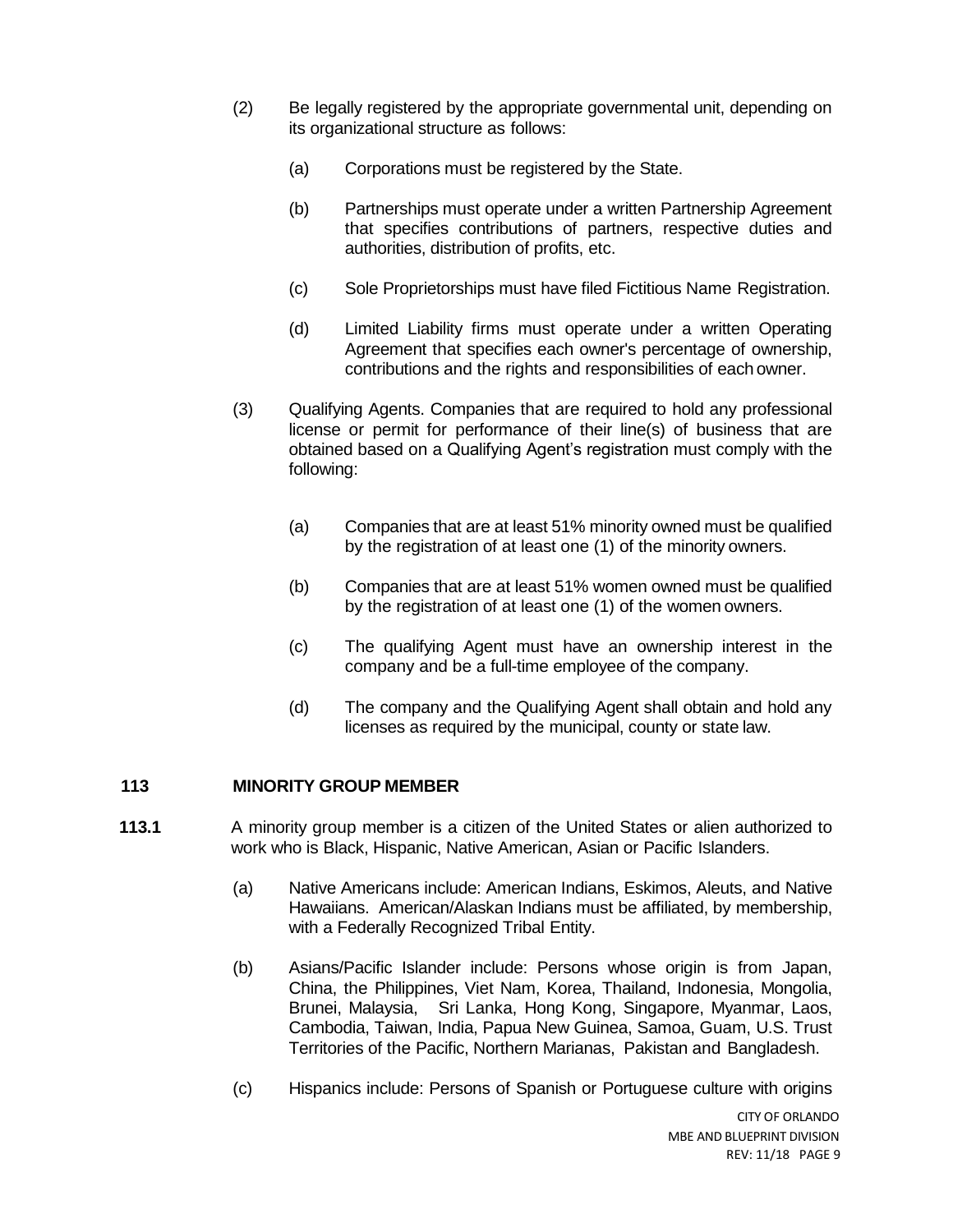in Mexico, Puerto Rico, Cuba, the Dominican Republic, countries of Central America (excluding Belize), or countries of South America (excluding Surinam and Guyana), regardless of race.

(d) Blacks include: Black Persons (not of Hispanic origin) having origins in any of the Black racial groups of Africa.

## **114 OWNERSHIP**

- **114.1** The business concern must be at least 51% owned by minority group members or at least 51% owned by women group members. Characteristics of ownership by the minority or the women group members include, but are not limitedto:
	- (a) Company documentation to reflect ownership, such a Stock Certificates, Articles of Incorporation, Minutes of Board meetings, Fictitious Name Registration, Partnership Agreements, etc.
	- (b) Independent contribution of capital by the minority or the women group members commensurate with percent of ownership claimed. Ownership gifted to minority or women owners, equipment or other assets gifted, and/or funds gifted to purchase ownership or to establish a new business will not be considered independent contributions of capital. Inherited capital or assets will not be considered as gifted for purposes of these rules. Expertise will not be considered capital for the purposes of these rules.
	- (c) Independent risk of loss and share of profits commensurate with the proportional ownership.
	- (d) Receipt of the customary incidents of ownership, such as salary and/or intangible benefits commensurate with the ownership interest.
	- (e) Financial or bonding support provided by firms, individuals or financial institutions with terms and conditions consistent with the lending industry. (Arms Length Transaction)

# **115 INDEPENDENT CONTROL**

- **115.1** The minority or the women owner(s) must possess independent power to direct or cause direction of management and policies of the firm. Characteristic include, but are not limited to:
	- (a) Title and authority commensurate with ownership and control.
	- (b) Substantial experience in firm's line(s) of business for which minority and/or women-owned business status is requested.
	- (c) Not controlled by Board of Directors or other management entities comprised of an equal or greater number of non-minority or of non-women group members.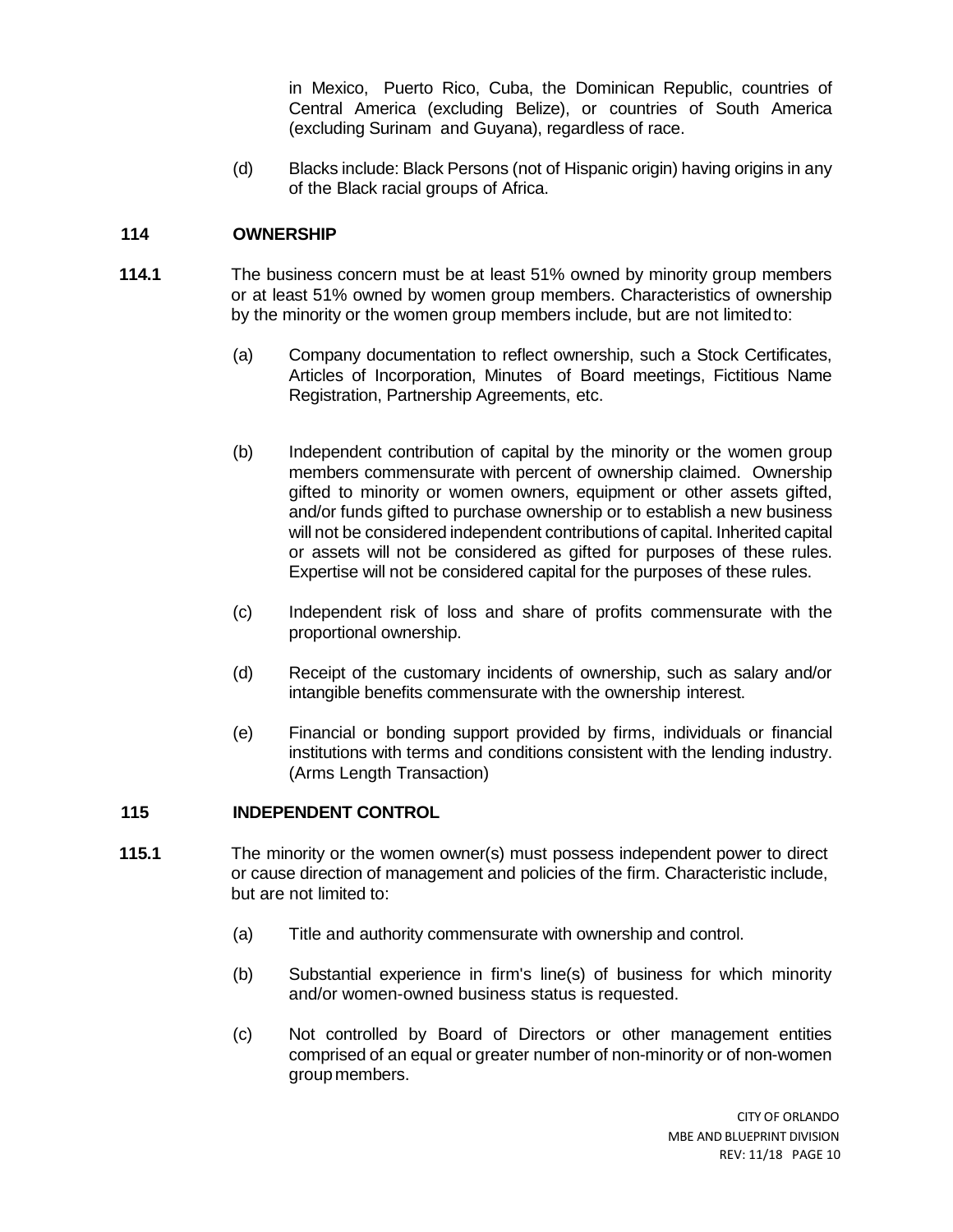- (d) Not controlled by any other contractual or financial relationship, which would subject minority/women owners to control by non-minority and/or non-women group members.
- (e) Possess independent authority and ability to incur liabilities for the firm and make all financial and policy decisions (commensurate with ownership).
- (f) Possess independent authority to hire/fire management personnel.

# **116 RESPONSIBILITY FOR DAY-TO-DAY MANAGEMENT OPERATIONS**

- **116.1** The minority or the women owner(s) must be independently responsible for the day-to- day management and control of the firm's daily operations, commensurate with ownership. The following items will be considered:
	- (a) Whether the license to perform the firm's line(s) of business is held by the minority or the women owner(s).
	- (b) Whether substantial time is devoted to the business.
	- (c) Who makes final decisions and participates in price negotiations and bidding jobs.
	- (d) Who prepares and/or approves job take-offs and estimates.
	- (e) Who supervises the management and field operations of the firm.
	- (f) Who makes final staffing and personnel relateddecisions.
	- (g) Who signs checks, bids, and contracts, or authorizes their signature.

# **117 SEPARATE OPERATIONS**

- **117.1** The firm must not be affiliated or associated with another non-minority or nonwomen owned firm to a degree which could prevent or inhibit an independent status. Characteristics include, but are not limited to:
	- (a) Shared facilities, inventory, equipment, labor force, etc., without adequate compensation.
	- (b) Relationship between owners, directors, officers, or key employees or their relatives and non-minority/non-women owned firms in a similar line of business.
	- (c) Substantial use by the same non-minority or non-women owned contractor.
	- (d) Substantial use of the same non-minority or women-owned subcontractor.
	- (e) Financial or bonding support provided by a non-minority non-women owned firms in a similar line of business, without adequate compensation.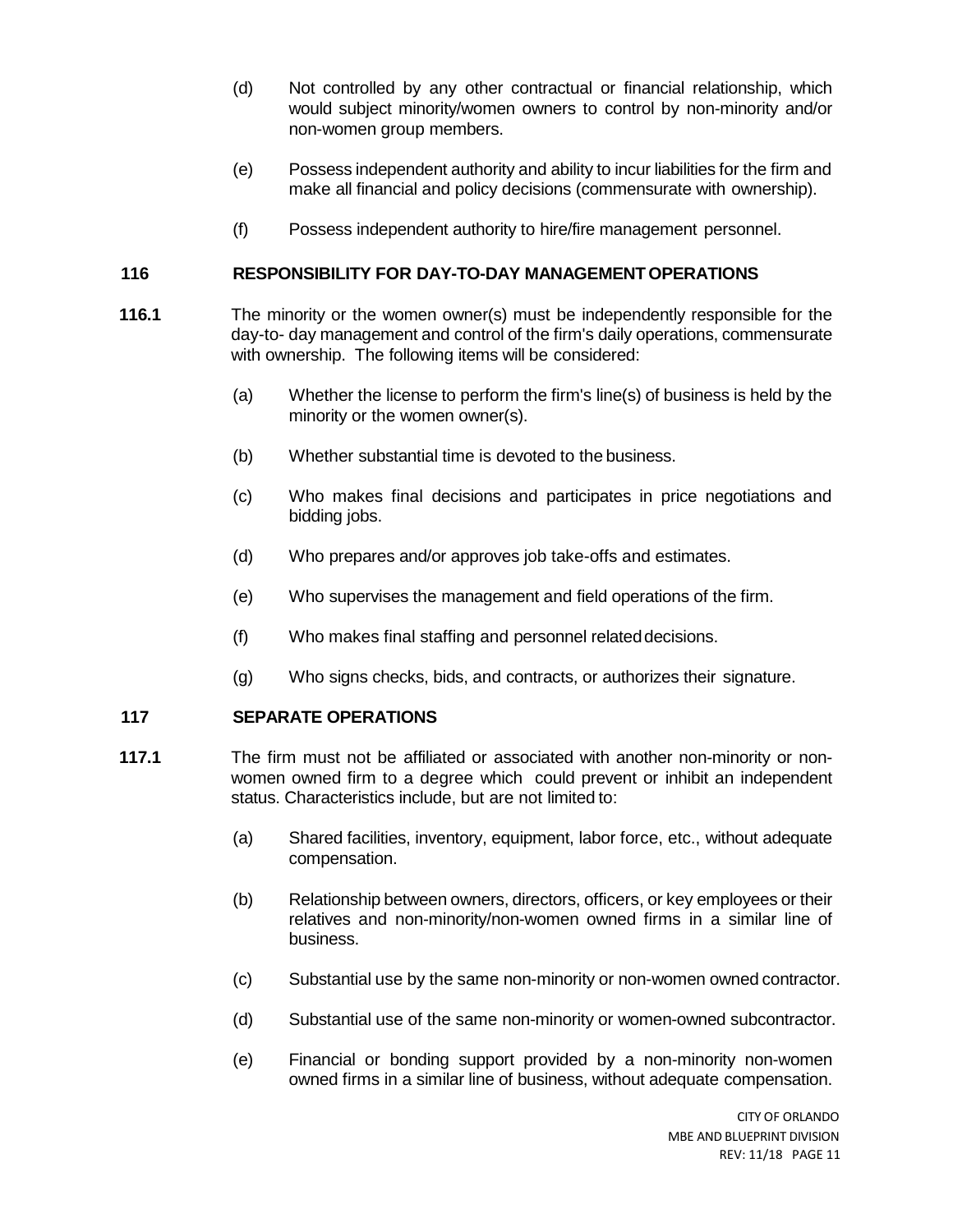(f) The guarantee of loans by any person, other than the minority/women owners.

## **118 COMMERCIALLY USEFUL FUNCTIONS**

- **118.1** A company must provide a commercially useful function within the normal industry practices:
	- (a) CONTRACTORS must demonstrate the independent capability to perform line(s) of business. Characteristics include, but are not limited to:
		- (1) Holds State of Florida Certification and/or local Certificates of Competency.
		- (2) Has sufficient labor force and/or the independent capability of obtaining such a force.
		- (3) Has sufficient equipment, tools, etc., and/or the independent capability of obtaining such items.
	- (b) SUPPLIERS/DISTRIBUTORS: The Company must demonstrate that it is a "regular dealer" of the commodities for which M/WBE status is requested. Characteristics of a "regular dealer" include, but are not limited to:
		- (1) Owns, operates, or maintains a store, warehouse or other establishment in which commodities or goods of the general character as those identified in the M/WBE application are brought, kept in stock, and sold to the public in the usual course of business.
		- (2) Has an established or leased or assigned space in which it regularly maintains a stock of goods in which it claims to be a supplier/distributor.
		- (3) While not required that all sales be made from stock, the Company must maintain a stock of goods of the general character as those identified on the M/WBE Application, and as a regular course of business dealings, makes sales from such stock.
	- (c) MANUFACTURER: The Company must demonstrate that:
		- (1) Company owns, operates, or maintains a factory or establishment that produces on the premises, the commodities identified in the M/WBE Application.
		- (2) Company has plant, equipment and personnel to manufacture on its own premises the commodities identified in the M/WBE Application.
	- CITY OF ORLANDO MBE AND BLUEPRINT DIVISION REV: 11/18 PAGE 12 (d) LEASE/RENTAL COMPANY, the firm must own and maintain available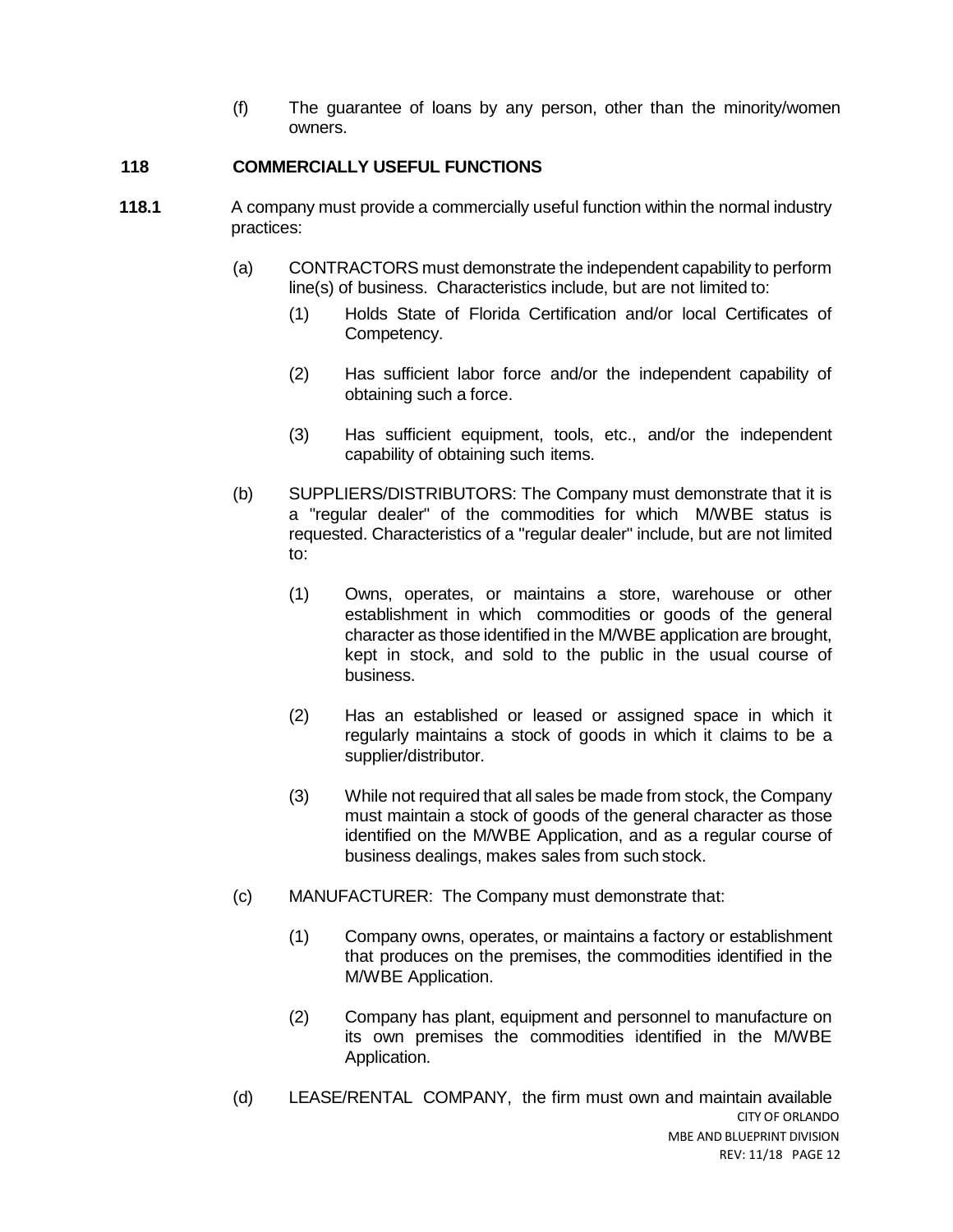equipment to be leased/rented to the general public and/or contractors.

- (e) TRANSPORTATION/TRUCKING COMPANIES must be in the business of providing transportation or trucking services to the general public and/or contractors. Company must own and maintain available vehicles or trucks suitable for performing the line(s) of business and the number of trucks or vehicles must be proportionate to the firm's general volume of business. Operators must be employed by or subcontracted by the minority or women owners, on an as needed basis. Any leased owner/operator vehicles must enter into contract with the minority or the women owners in accordance with normal industry practices and must be under the control of the minority or the women owners.
- **118.2** Companies whose regular method of operation is determined to be to secure contracts/subcontracts as M/WBE's and thereafter buy or contract for the commodities or services necessary to fill the contract will not be considered commercially useful and M/WBE status will be denied.

## **119 WOMEN-OWNED BUSINESS STATUS**

- **119.1** The following characteristic may be deemed cause to deny WBE status:
	- (a) Husband and/or male principal and/or male employee:
		- (1) Is Chief Executive Officer or President.
		- (2) Provides the expertise to perform line(s) of business or has the greater experience in the industry.
		- (3) Contributes to the capitalization of the firm. Ownership gifted to women owners, equipment or other assets gifted to women owners, and/or funds gifted to purchase ownership or to establish a new business will be considered contributing to the capitalization of the firm. Inherited capital or assets will not be considered as gifted for purposes of these rules.
		- (4) Assists in obtaining credit, loans, bonding, leases, etc.
		- (5) Transferred ownership to the woman-owner for less than fair market value. (Not an arms length transaction). Ownership gifted to women owners will not be considered an arms length transaction. Inherited ownership will not be considered as gifted for purposes of these rules.
		- (6) Receives equal or greater compensation than the woman-owner, not commensurate with ownership.
		- (7) Provides expertise, occupational services or other assets to the firm for less than fair market value.